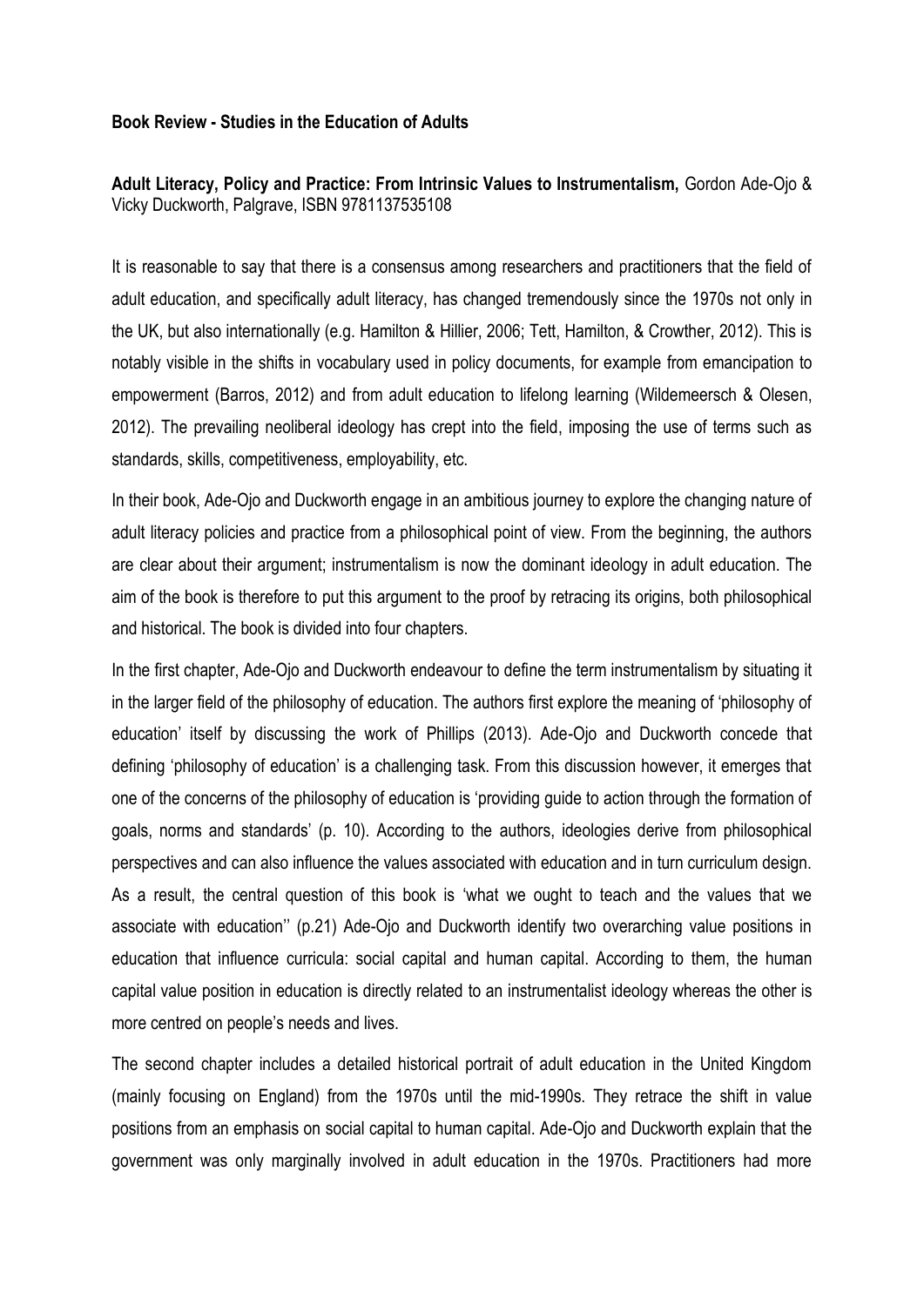freedom and could tailor their work based on the adult learners' needs and aspirations. The authors retrace key events (economic crises, the introduction of Worldpower and Numberpower, the creation of the Further Education Funding Council, etc.) and institutions (ARLA, ALBUS, BSA, ERA, TECs, etc.) that gradually moved the focus to a human capital value position in adult education. The authors look at this major shift from different angles, intertwining practitioners' voices with findings of academic studies and also their own analysis of the events. This amalgam of perspectives is fruitful and as the narrative unfolds key themes progressively emerge and contribute to the creation of a rich and complex historical overview of adult education in Britain. For example, Ade-Ojo and Duckworth mention how the notion of 'entitlement' (p. 38)—education and literacy as a human right—slowly faded out and was replaced by a concern for employability and investment, that is to say, a 'value-for-money approach to education' (p. 42). As the government increased its interest and involvement in adult education, standardisation and monitoring systems were imposed on practitioners.

Chapter 3 focuses on the Moser Committee (report published in 1999) and the adult education and literacy policies that followed (for example the Skills for Life Strategy launched in 2001). Ade-Ojo and Duckworth draw on interviews conducted with former members of the Moser Committee to explore various themes such as the reasons for their memberships on the committee, their contributions, the mandate of the committee, their views on the OECD data used, etc. The authors conclude that the vast majority of the people involved were not adult literacy specialists, but rather had backgrounds in employment and economics. Also, the Committee used OECD data without questioning it because it served adequately a human capital value position. The authors hint that the Moser Committee's mandate was predetermined and was motivated by the fact that the UK was not doing well economically speaking compared to other European countries. For the authors, the Moser Committee represents the apogee of the human capital value position that consolidated the focus on employment and employability above all in adult literacy.

In the last chapter, Ade-Ojo and Duckworth present an alternative to human capital value. The authors present various approaches—transformative learning, emancipatory learning, critical pedagogy, New Literacy Studies, and creativity—that can counteract an instrumentalist perspective on education and literacy. This discussion is supported by empirical examples illustrating the fruitfulness and potential of these approaches. For example, Duckworth's work (2013) with adult learners is presented and offers a good example of how social theories (e.g. Bourdieu's habitus) can be applied to practice.

The main argument in this book—the prevalence of instrumentalism in adult literacy policy and practice—is not new but the book's main merit is to critically revisit this idea using philosophical and social theories. The detailed and systematic approach used by the authors is commendable. Yet, at